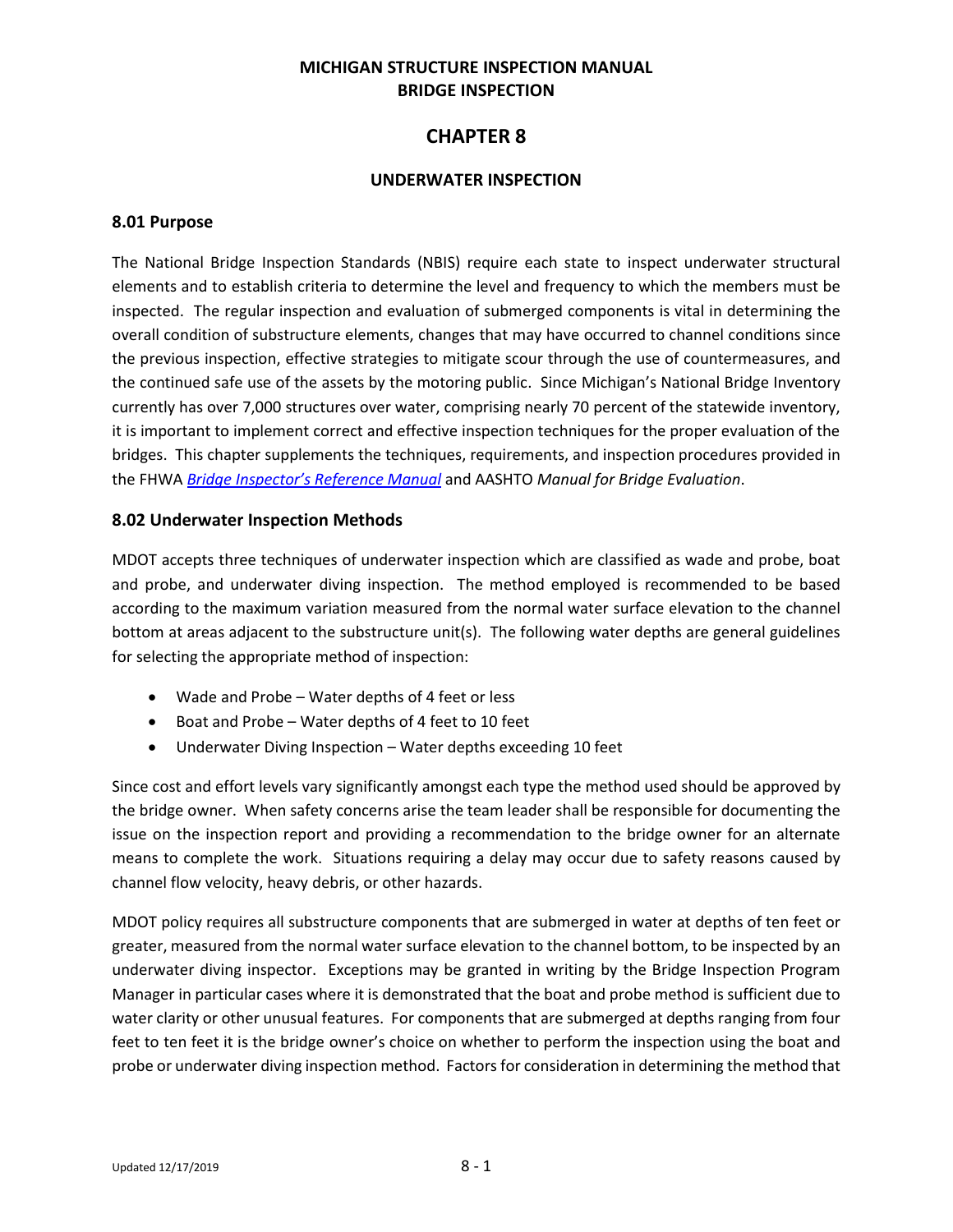will be employed should include scour criticality, channel characteristics, substructure type and conditions, and historical data reflecting the necessity to utilize an underwater diving inspector.

Structure Inventory & Appraisal (SI&A) Item 176 Underwater Inspection should be reviewed to determine if the method of inspection has been accurately coded. If the coding is incorrect the team leader or bridge owner shall adjust it accordingly. Structures that are not over water must be coded "0" to indicate that an underwater inspection is not required. All bridges requiring an underwater inspection are to have one of the following codes for Item 176:

- 1) Wade and Probe Water depths of 4 feet or less
- 2) Boat and Probe Water depths of 4 feet to 10 feet
- 3) Underwater Diving Inspection Water depths exceeding 10 feet

### **8.03 Underwater Diving Levels of Inspection Intensity**

The intensity of the underwater diving inspection will be dependent on the type of inspection performed and the observations noted throughout the process. There are three standardized levels that have been provided by the United States Navy to describe the effort required during an underwater diving inspection. All scheduled underwater diving inspections must begin at the Level I intensity with Level II intensity performed on a minimum of 10 percent of the surface area.

A Level I underwater diving inspection is a visual inspection conducted to detect deterioration of the substructure elements and to verify the presence of scour. The entire area exposed between the water surface and channel bottom must be inspected. Probing for scour should always occur if the diving inspector believes sedimentation has recently occurred or when the clarity of water does not permit sufficient observation of the channel bottom.

Level II inspections must be expanded when the findings indicate signs of deterioration that require further analysis. Representative samples of the substructure must be cleaned to remove algae or aquatic growth to permit the inspection on the portion of the components that were identified. The extent of Level II intensity shall be increased according to engineering judgment and the defects discovered.

When the results of the Level II inspection show advanced deterioration consisting of section loss, or other damage that cannot be detected through visual observation, further inspection and testing will be required for an analysis or the development of repair procedures. Level III inspections require nondestructive or partially destructive testing and result from suspected structural concerns.

### **8.04 Types and Frequency of Underwater Inspections**

Scheduled underwater inspection types may be organized and initiated according to several factors such as age, design of the structure, previously observed conditions, and suspected rate of deterioration. Unscheduled underwater inspections are the result of human or environmental factors that could not be anticipated during the previous field examination. The team leader must use the Request for Action as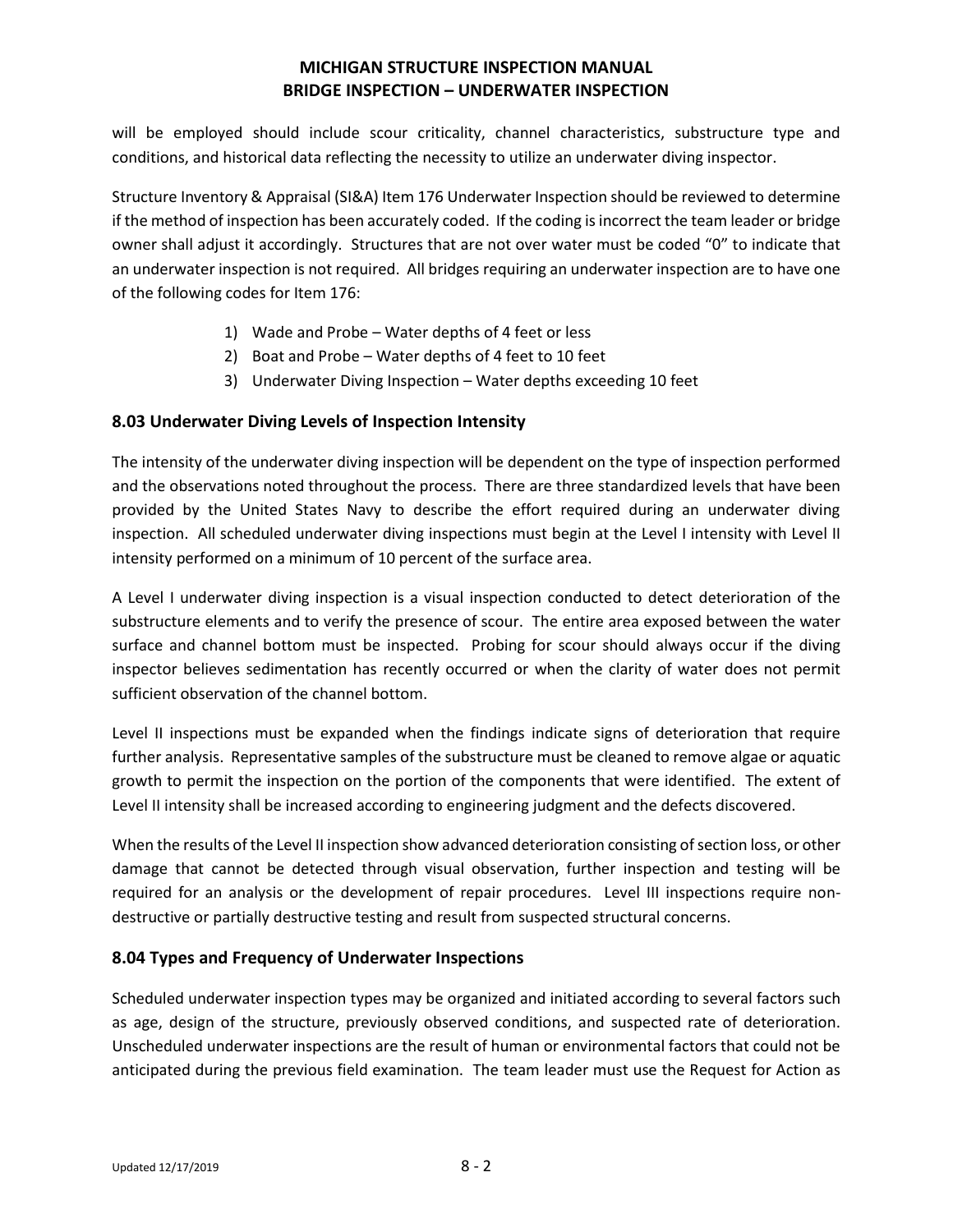documentation and notification to the bridge owner whenever additional effort or increased intensity level is necessary to properly assess any concerns.

Initial underwater inspections are to be performed during the scheduled post-construction inventory inspection once replacement or significant rehabilitation of a structure has been substantially completed in locations where the water depths encountered are expected to be 10 feet or less. For new or replaced structures that are built where levels exceed 10 feet, the initial inspection work is completed during the construction phase. Verification that the structure has been constructed according to design drawings and specifications is documented through the submittal of MDOT form 1120 *Final Inspection/Acceptance and Certification Report*. Once opened to the public, an underwater diving inspection must be completed within 60 months of a bridge entering service or earlier at the discretion of the bridge owner/engineer. This initial inspection provides the baseline data that will be referenced in order to evaluate the deterioration of the materials during subsequent underwater inspections.

Routine underwater inspections are regularly scheduled and executed at frequencies dependent on the techniques that may be employed and previously observed conditions. At water depths of 10 feet or less an underwater inspection is often performed at the same frequency as the routine inspection and is completed by the team leader using the wade and probe or boat and probe techniques. Where the normal water level exceeds 10 feet an underwater diving inspection must be completed at intervals that do not exceed 60 months, or 72 months with prior written FHWA approval.

Level II intensity shall be conducted on approximately 10 percent of the surface area inspected during the routine underwater diving inspection, and may be increased if sufficient defects are observed. Stream bed cross-sections should be completed at the minimum rate described in the MDOT *Guidelines for Bridge Inspection Frequencies* in order to determine if channel erosion or active scour is present during high flow events. Substructure components or elements of them, exhibiting signs of observed deterioration that do not affect safety must be noted so they may be referenced during the next inspection. When the underwater diving inspector identifies serious deterioration that may affect the structural integrity of the component the intensity of the inspection may be increased to a Level III for further investigation.

Unscheduled underwater damage inspections must be completed when there are problems reported due to vessel impact or any other cause leading to possible structural capacity affects. The degree of effort, level of intensity, and components reviewed will depend on circumstances that are unique for each particular event. The inspection may be limited to only include an evaluation of the protective systems or a single substructure element. However, if the limits of the damage are unknown it shall initially include a Level I to define the areas that have been impacted. Depending on the degree of damage, a Level II or Level III inspection may be required to verify severity or provide information for the design of remedial repair measures. If the safe load capacity is significantly affected or closures are implemented the incident is a critical finding and must be reported to FHWA.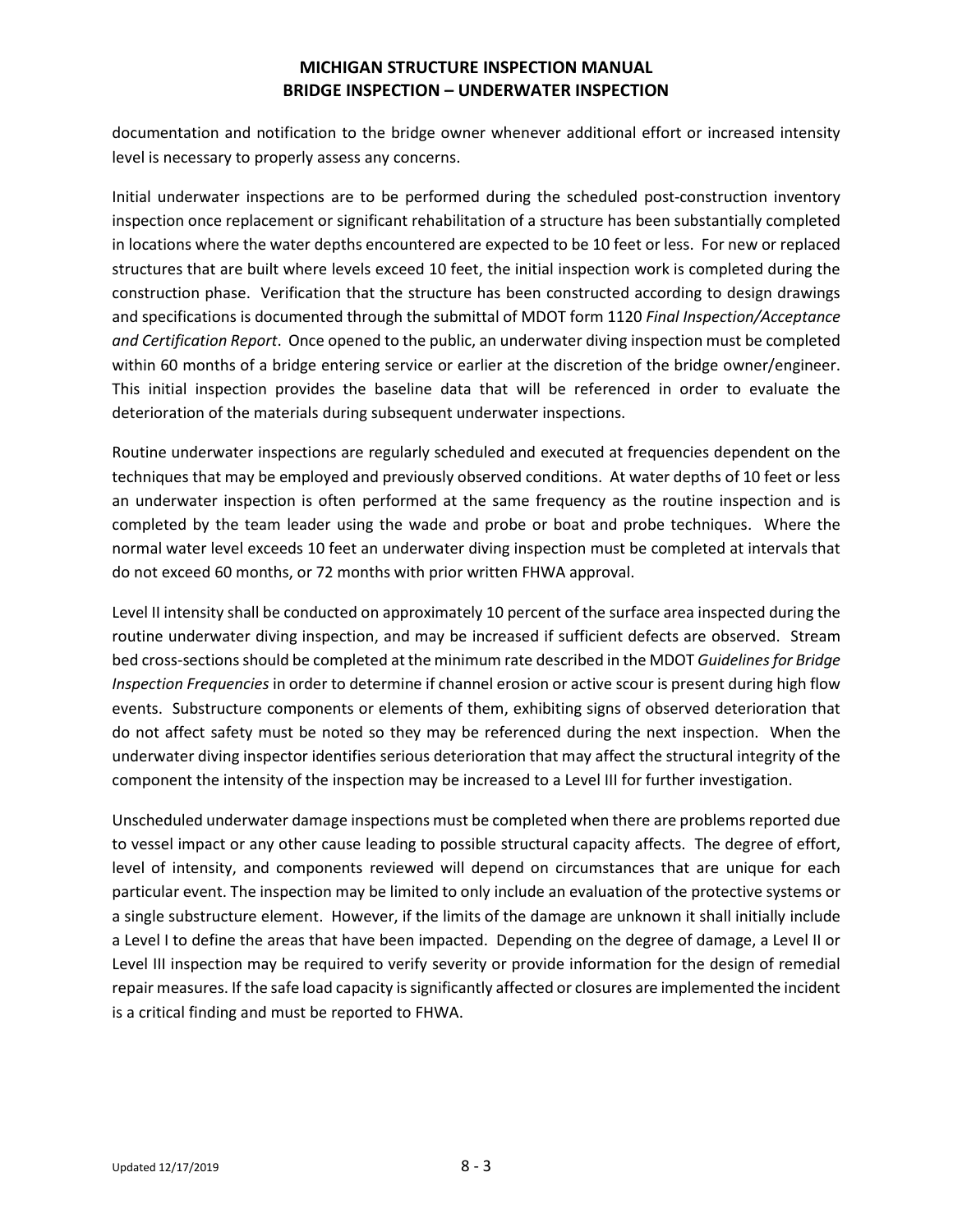In-depth underwater inspections may be initiated as a result of observations identified during a scheduled routine underwater inspection, deficiencies found during a damage inspection, or any other occurrence where additional information is required for further evaluation. There are also instances where bridge owners of complex or unique structures schedule a detailed appraisal for every underwater diving inspection in order to provide additional details for the important and costly infrastructure assets. Indepth inspections often begin with a substantial amount of the area being inspected at the Level II intensity in order to quantify the limits of deficiencies.

When a specific cause or event requires increased monitoring then a special underwater inspection must be performed. A special underwater diving inspection may be initiated when scour is suspected during high flow or other events. This type of inspection may be required at any time throughout the year but occur most often after spring precipitation and snow melt runoff causes rivers to rapidly rise. The collection of debris around a pier or other element in the channel may cause localized scour due to the redirection of flow. When scour is verified, the RFA with supporting documentation must be submitted for review to a hydraulics engineer. Special inspections may also be scheduled by the bridge owner for increased monitoring of localized deterioration or other factors where an inspection of the entire substructure is unnecessary. The Scour Action High Flow Event report and Scour Inspection Report in MiBRIDGE shall be used to document the observations.

The underwater inspection frequency shall be assigned according to observed distress, scour criticality, and sound engineering judgment. Items that often lead to an increased frequency include changes in the condition of elements or channel since the previous inspection, observed scour, substructure design, and maintenance history. For instance, drilled shaft piers located in the channel may not necessarily require an underwater inspection as often as pier walls founded on spread footings if their conditions are identical. Recommendations for the inspection interval may be found in the MDOT *Guidelines for Bridge Inspection Frequencies.* The team leader or underwater diving inspector is responsible for increasing the inspection frequency when component or environmental conditions warrant.

### **8.05 Underwater Inspector Qualifications**

Team leaders performing underwater inspections using the wade and probe or boat and probe methods do not require any other additional training or certifications than what is described i[n Chapter](http://www.michigan.gov/mdot/0,4616,7-151-9625_24768_24773-326737--,00.html) 1. However, additional training classes will improve scour comprehension in order to detect effects before they become significant. Recommended courses offered by the National Highway Institute (NHI) include:

- FHWA-NHI-135085 Plan of Action (POA) for Scour Critical Bridges
- FHWA-NHI-135046 Steam Stability and Scour at Highway Bridges
- FHWA-NHI-135047 Stream Stability and Scour at Highway Bridges for Bridge Inspectors
- FHWA-NHI-135048 Countermeasure Design for Bridge Scour and Stream Stability

The NBIS requires underwater diving inspectors to complete an FHWA approved bridge safety inspection course or underwater diving inspection course prior to inspecting any structures in the national bridge inventory, and they must have knowledge in bridge safety inspection. In addition to the requirements for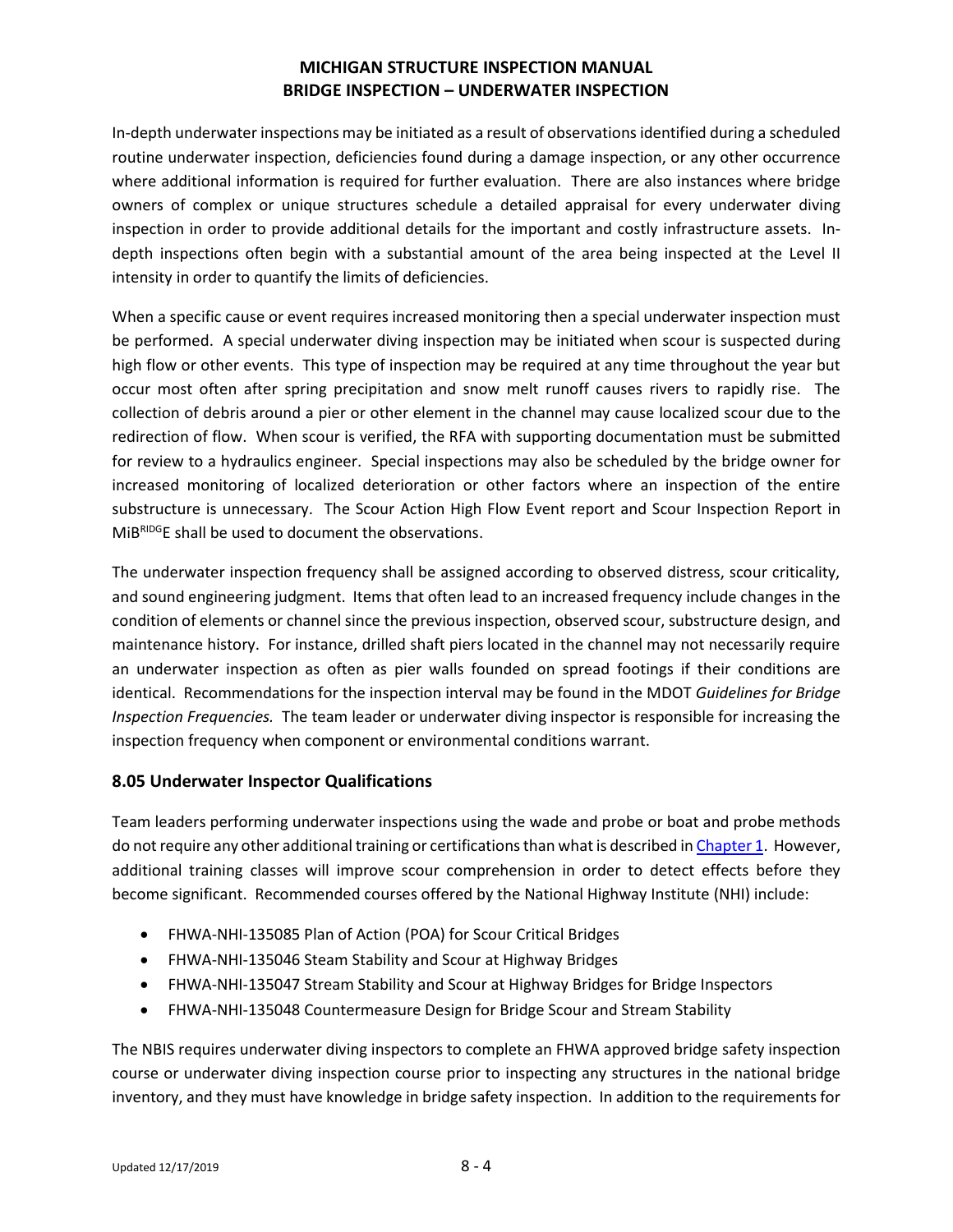the underwater diver, an individual that meets the NBIS team leader requirements must also be on site. One person can serve as both the diver and NBIS team leader if they meet the requirements. The FHWA approved courses offered by NHI for underwater diving inspectors include:

- FHWA-NHI-130055 Safety Inspection of In-Service Bridges (10 days)
- FHWA-NHI-130056 Safety Inspection of In-Service Bridges for Professional Engineers (5 days)
- FHWA-NHI-130091 Underwater Bridge Inspection (4 days)
- FHWA-NHI-130091A Underwater Bridge Inspection (5 days)

All underwater diving inspectors are subject to the requirements specified under 29 CFR Part 1910 *Commercial Diving Operations*. For MDOT owned bridges, additional certifications and experience requirements are required to become prequalified in underwater diving inspection. The qualifications include certification by a nationally recognized authority such as the Professional Association of Diving Instructors (PADI) or Association of Commercials Diving Educators (ACDE) in the type of equipment that will be used for the inspections. Divers must also have three years of documented structural inspection experience with bridges or similar structures, and meet the requirements of a team leader.

### **8.06 Underwater Inspection Procedures**

Due to the extraordinary challenges and complex nature of underwater inspections, especially those that require an underwater diving inspection, proper planning and early identification of factors that may inhibit the work are necessary for a successful inspection. When consultants are secured to perform underwater inspections the bridge owner should make the entire contents of the bridge file accessible for them to review. This action will allow information to be provided that will benefit the team leader or underwater diving inspection team, and also assist in the resolution of concerns prior to the commencement of field work. The diving inspection team should allow adequate time for proper planning and development of procedures that will aid in a safe and successful underwater inspection. When an underwater diving inspection is required the inspection procedures shall be adequately documented in MiBRIDGE using the SI&A Item 92B Underwater Inspection Report.

### **8.06.01 Underwater Inspection Procedures – Bridge Owner Responsibilities**

The bridge owner is responsible for ensuring that the underwater diving inspection is performed by qualified staff that meet the requirements outlined in the NBIS. Copies of certifications for the underwater diving inspector and team leader must be retained by the bridge owner for future quality assurance or FHWA National Bridge Inspection Program reviews. Local agency bridge owners are recommended to comprehensively review the qualifications and experience of the underwater diving inspector and team leader if the organization performing the inspection has not been prequalified by MDOT.

Inspections should be assigned a minimum of 30 days prior to the required inspection date. If the underwater diving inspection is to be performed by a consultant the bridge owner shall allow access to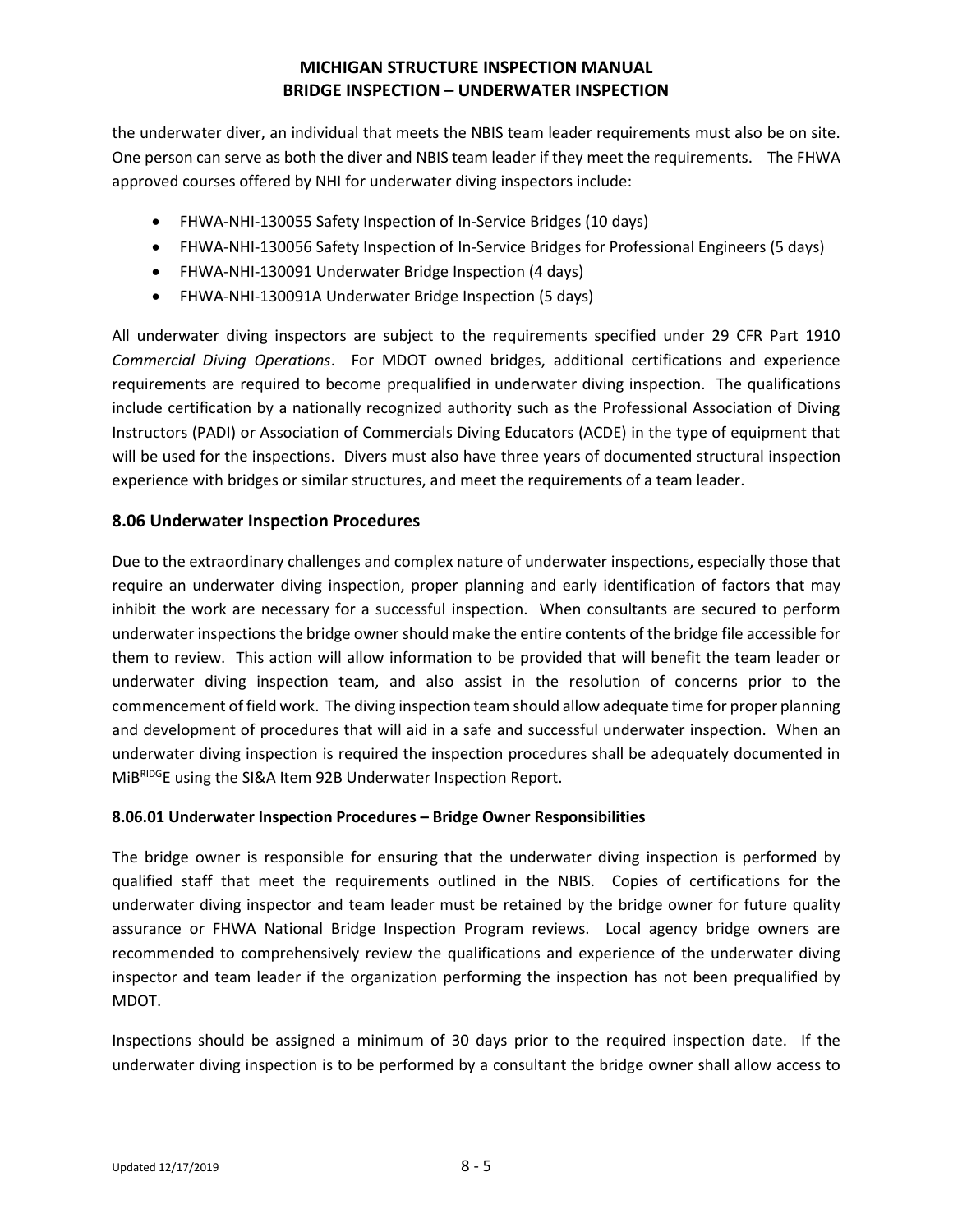the contents of the bridge file for review. Enough time should be granted to the inspection team for adequate review so proper steps may be taken during the planning and procedures development stages.

The bridge owner should review the work recommendations provided in the underwater inspection report for actions that will preserve the condition of the elements through maintenance, rehabilitation, or the implementation of scour countermeasures. If at any time during the underwater diving inspection a recommendation for an increased amount of Level II effort is requested then the bridge owner shall determine whether the additional work is necessary. Consultation with an experienced structural or hydraulics engineer for assistance in determining when the scope of work should be increased may be required.

#### **8.06.02 Underwater Inspection Procedures – Team leader Responsibilities**

As previously described, the depth of water will have the greatest influence in determining the underwater inspection technique that will be utilized. For safety reasons inspection teams should be composed of two or more individuals when probing is performed. Diving operations must meet MiOSHA safety requirements. Open water diving operations typically require the underwater diving inspector to be assisted by a minimum of two tenders. Penetration dives require the same level of assistance included for open water dives but an additional diver must be in the water to assist the underwater diving inspector should complications occur.

Prior to performing any field work, the team leader or underwater diving inspection team must review the entire contents of the bridge file and become particularly familiar with previous inspection reports, as-built plans, and stream bed cross sections prior to performing the dive. Special attention also needs to be provided to areas that were previously affected by scour, or where the underwater diving inspection report noted deterioration of the substructure components. This action will also aid the diving inspection team in identifying areas where Level II intensity inspections may be concentrated.

The Scour Plan of Action (POA), Scour Action Inspection, and Scour Action High Flow Event documents must also be reviewed for scour critical structures. The team leader should provide recommendations to the bridge owner when improvements to the POA may be incorporated, and also review the information to determine where previous scour locations have occurred. The Scour Action Inspection Report must be updated following each diving inspection.

Before beginning an underwater diving inspection, additional needs have to be developed that are not required for either probing method. A dive plan must be created to identify roles and responsibilities throughout the inspection process. The diving sequence has to be described and include potential risks that may inhibit the productivity of the inspection. All safety hazards are to be considered and methods to mitigate their affects shall be determined. The level of inspection and methods to collect, measure, and record data will need to be deliberated prior to beginning any field work. Factors such as visibility, flow discharge, and the type of substructure units in the waterways will bear heavily on the complexity of the dive. The planning stage should also take into consideration all known information relating to the waterway, use, and structural characteristics related to the components that will inspected. The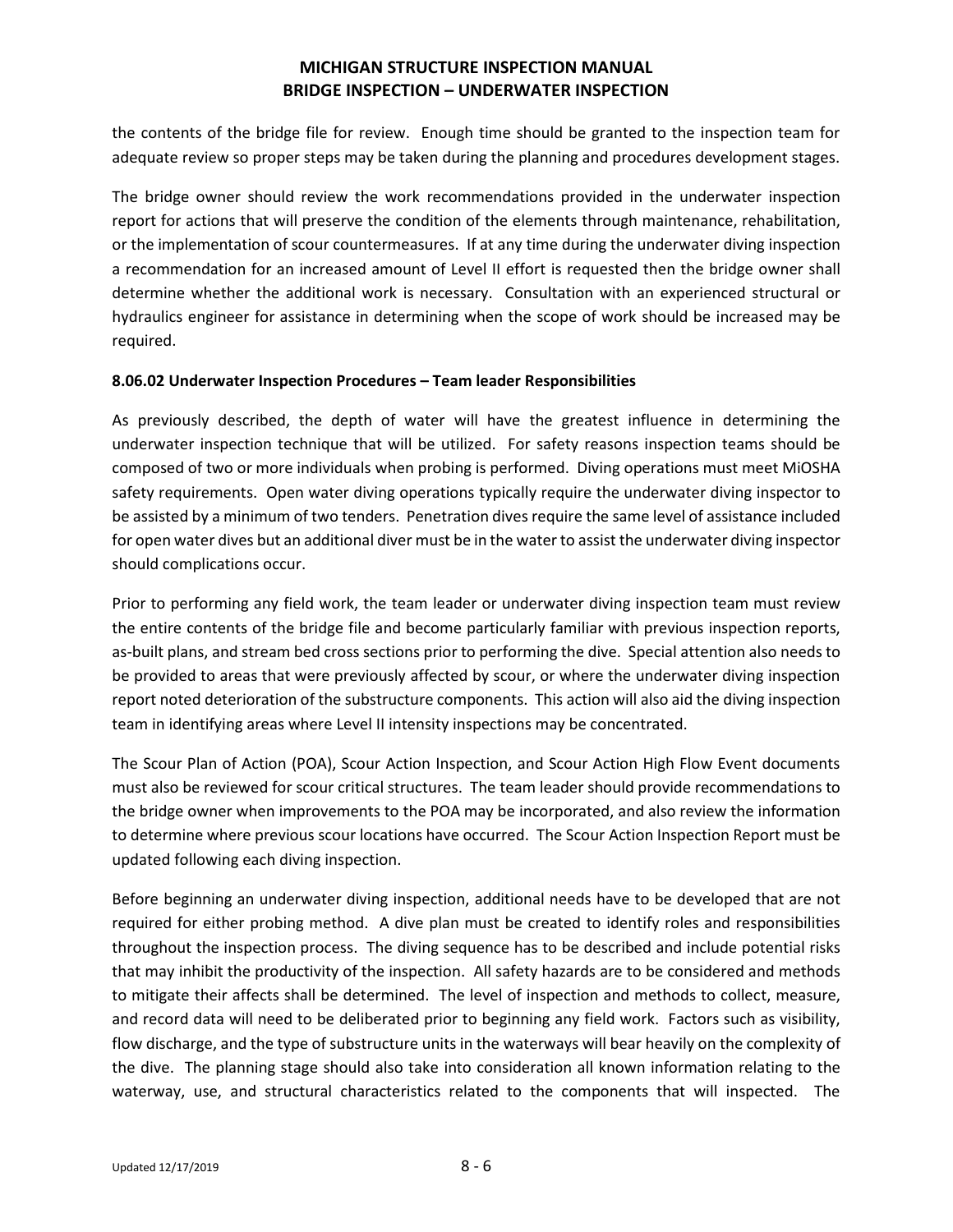underwater dive team shall also be responsible for determining if the waterway is navigable, whether Coast Guard permits are required, the depths that will be encountered, scour criticality of the components in the channel, and required diving equipment. Additional details are provided in publication FHWA-NHI-10-027 *Underwater Bridge Inspection*.

When the team leader or underwater diving inspection team arrives at the structure, but prior to commencing the underwater inspection, an evaluation of the waterway shall begin. At a minimum this review shall include inspection for signs of bank erosion, evidence of channel migration, debris buildup, and obstructions that were not included on the previous inspection report. Deficiencies visually observed on the substructure above water will have already been included in the Bridge Safety Inspection Report (BSIR) if the underwater inspection is being performed during a routine bridge safety inspection, but they must also be noted in the underwater diving inspection report when the inspections are not performed concurrently.

The first task to be performed by the team leader for either type of probing method is to review the area from the channel bank to determine if safety concerns are visible, a preferential access location, and to inspect the channel banks for signs of instability. Probing must occur along the entire length of all submerged substructure elements. The team leader is required to update SI&A Item 61, Channel and Channel Protection, based according to the visible signs encountered.

When footings are included in the substructure design, the extent of examination must extend outside the limits of it to determine if scour or undermining has happened. When the channel bottom is above the top of footing, but the footing may be distinguished during probing, a comment shall be added to BSIR Item 13 Abutments or Item 14 Piers denoting the approximate depth of cover encountered.

Upon beginning an underwater diving inspection, the diving inspector shall follow the developed plan to determine if damage or deterioration is present on the submerged exposed surfaces of all components in the channel. A review of the structure, environment, and current conditions must be completed prior to diving.

Underwater inspections should verify whether scour exists and if defects are present. If the clarity of the waterway does not allow surfaces to be inspected visually the underwater diving inspector shall feel for irregularities on the surfaces of the elements. Deficiencies observed or detected above and below the water surface must be noted in the report for all substructure units that have surfaces submerged. All previous areas of concern should be reviewed on the underwater diving inspection report to confirm that they were inspected, and comments regarding their condition shall be included regardless of the assigned rating.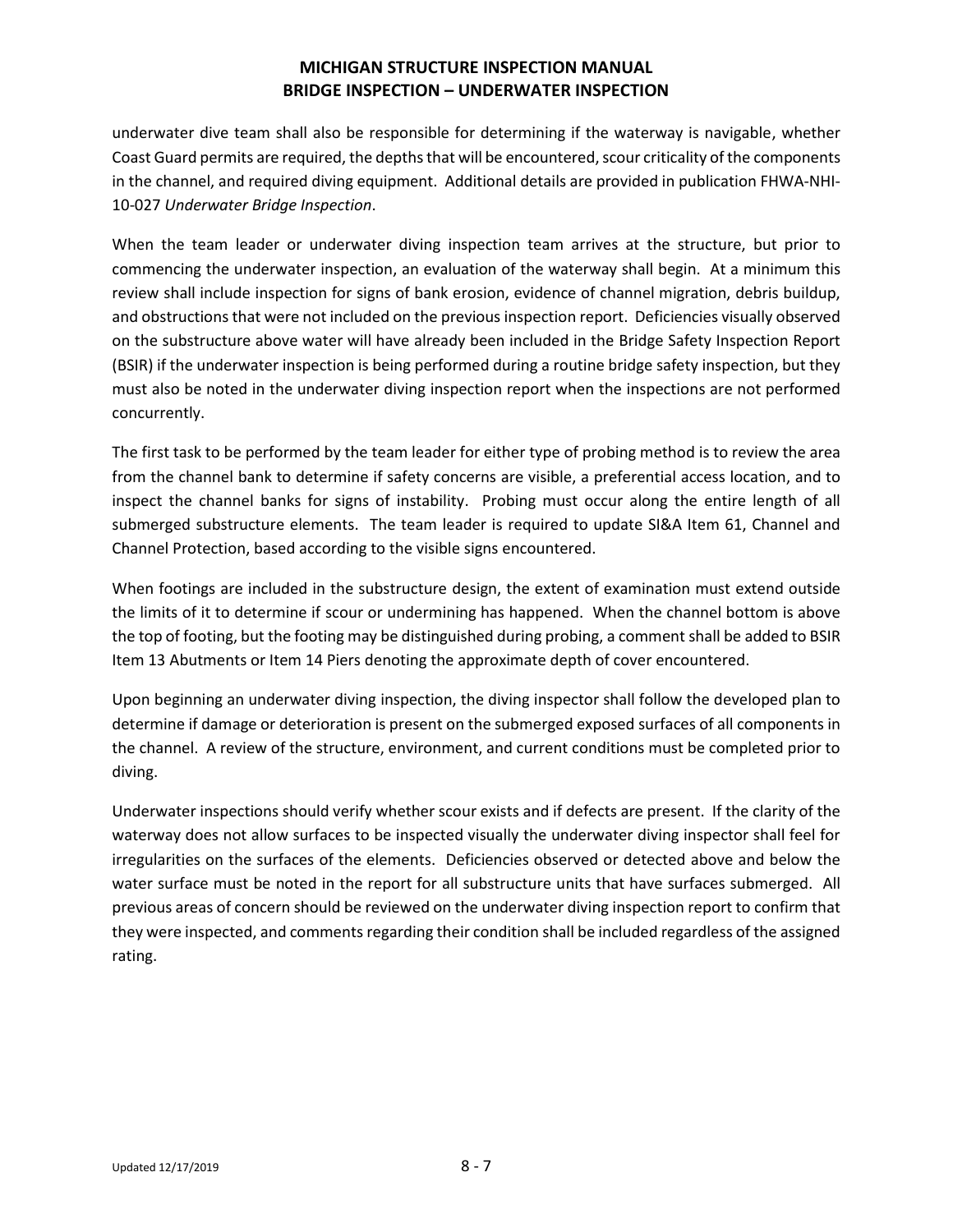Chapter 13 of the FHWA *[Bridge Inspector's Reference Manual](http://www.fhwa.dot.gov/bridge/nbis/pubs/nhi12049.pdf)* provides detailed information for deficiencies encountered for each material type. A summary of the common defects includes:

| Concrete                                                                                                                                                      | Steel                                                                                                                        | Timber                                                                                                      | Masonry                                                              |
|---------------------------------------------------------------------------------------------------------------------------------------------------------------|------------------------------------------------------------------------------------------------------------------------------|-------------------------------------------------------------------------------------------------------------|----------------------------------------------------------------------|
| <b>Scaling</b><br>٠<br>Cracks<br>$\bullet$<br><b>Spalls</b><br>$\bullet$<br>Exposed<br>$\bullet$<br>Reinforcement<br>Significant<br>$\bullet$<br>Delamination | Corrosion<br>$\bullet$<br>Loss of Section/<br>$\bullet$<br>Holes<br>Cracks<br>$\bullet$<br>Loose<br>$\bullet$<br>Connections | Decay/Rot<br>$\bullet$<br>Abrasion<br>$\bullet$<br>Collision<br>$\bullet$<br><b>Biological</b><br>$\bullet$ | Cracks<br>٠<br>Mortar Loss<br>$\bullet$<br>Delamination<br>$\bullet$ |

The approximate quantity and location of all defects shall be observed and documented to assign an accurate condition rating on the inspection report. Navigation protection systems and lights shall be inspected to determine whether they are functioning and any signs of deterioration rendering their effectiveness must be noted. SI&A Item 111 Pier or Abutment Protection (for Navigation) coding must be verified that it reflects current conditions.

In cases where probing does not allow for an accurate condition determination, the team leader must notify the bridge owner so an underwater diving inspection may be scheduled.

When existing scour countermeasures are present they shall be inspected for effectiveness, defects, and damage. Riprap should be inspected for signs of displacement and disintegration. Cracks in armored channel are often negligent to overall performance, but wide cracks or spalls may lead to loss of material beneath the system and undermining. Separation or sagging of gabions and grout filled bags indicate the initiation of failure and reduced usefulness. Sheet piling that was installed as a scour countermeasure should be inspected to verify the extent of section loss and ensure adequate toe depth.

The elevation of the river bed relative to an established USGS datum must be measured for all structures over water. These measurements must be taken at the previous locations along the length of the bridge that is over the water and recorded on the *Stream Cross Section Report* form. This information must be compared to the previous data, if available, in the form of a graph.

## **8.07 Bridge Safety Inspection Report**

For either probing method (wade or boat), which shall occur concurrently during the scheduled routine bridge safety inspection, the observations and deficiencies shall be entered on the BSIR. Ratings shall be assigned to the appropriate substructure or culvert items of the report according to the MDOT NBI Rating Guidelines. If shallow scouring of the substructure elements is observed the maximum rating that may be assigned to the piers or abutments is Fair. Scour that may affect the structural capacity shall be coded Poor, Serious, or Critical according to the proximity to the substructure and the extent of loss. The team leader shall also update the following NBI ratings: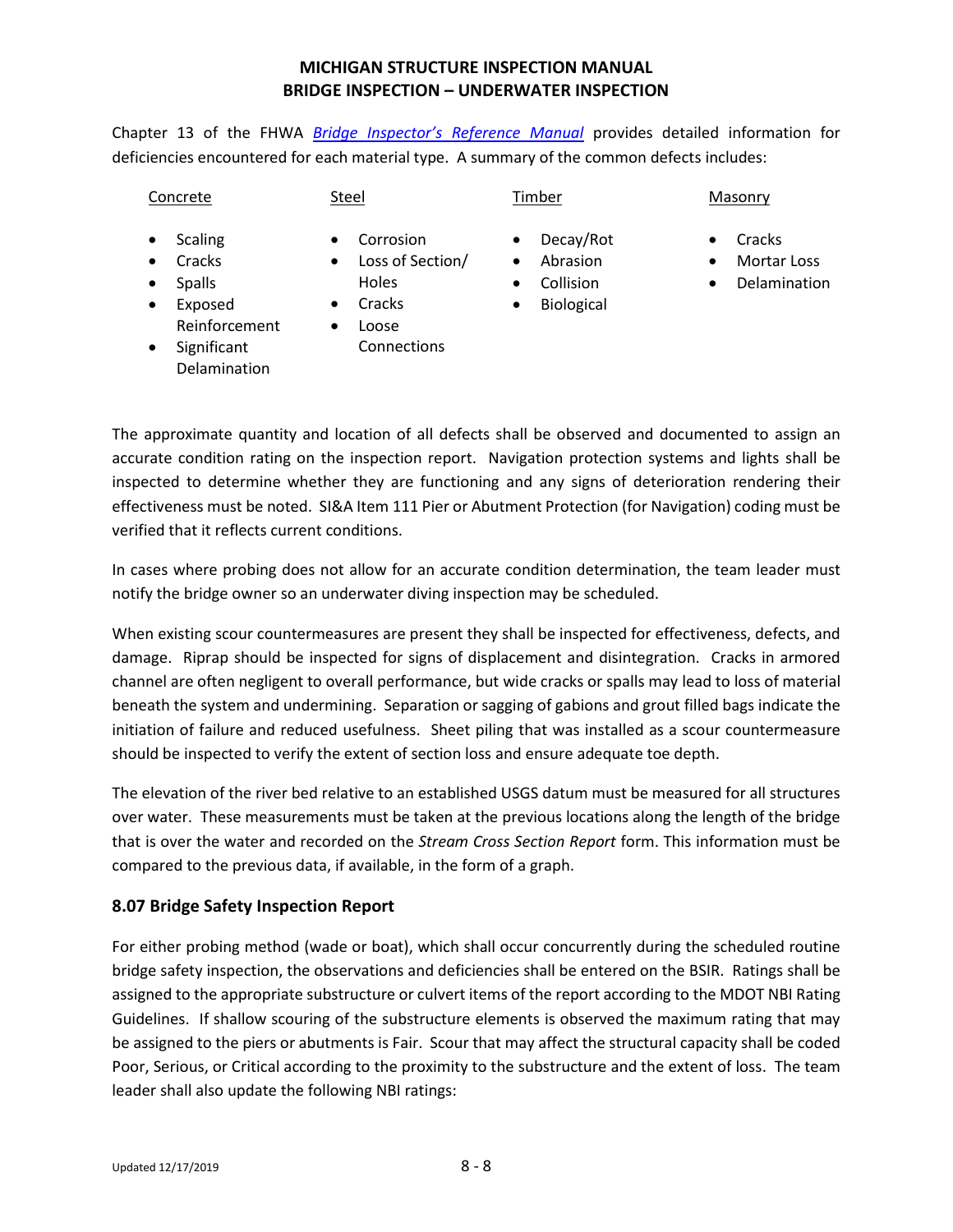- BSIR/CSIR Channel and Channel Protection (SI&A Item 61)
- SI&A Item 71 Waterway Adequacy
- SI&A Item 111 Pier or Abutment Protection (only coded for structures on navigable waterways)

When scouring of the substructure elements cause a safety concern, the team leader shall submit an RFA to the bridge owner for the installation of scour countermeasures. Protective measures for the detection of minor scour may be identified by a work recommendation provided in the report. For MDOT owned bridges, the bridge owner must contact the Design Division Hydraulics Engineer for recommendations regarding the type and design of countermeasure. It is recommended that local agency bridge owners secure a consultant with hydraulic design experience to perform the evaluation. See [Chapter 6](http://www.michigan.gov/mdot/0,4616,7-151-9625_24768_24773-326737--,00.html) for instructions on updating Item 113.

### **8.08 Underwater Inspection Report**

An Underwater Inspection Report (UIR) shall only be completed when an underwater diving inspection is required. The contents of the report consist of the data that must be entered in the UIR using the MiB<sup>RIDG</sup>E web-based system and the documents described in this section. Once the inspector selects to add a new underwater inspection report, all of the physical and condition information located in the header will automatically generate once it has been entered following the initial routine inspection. If any of the fields are blank the team leader may correct the data but must notify the bridge owner.

The Underwater, Special Inspection section includes fields for inspector name, agency/company name, inspection frequency, and inspection date. The team leader name and agency/company name is automatically generated according to the username and login information entered. The inspector may modify the monthly inspection interval by changing the previously assigned value. Since the date of the inspection often varies from the date of entering the report the inspector must select the date that field work occurred from the auto-populating calendar.

The General Notes section allows the team leader to input any additional information that cannot be entered elsewhere on the form. This may include an overall summary of the elements condition, comments regarding limiting factors that affected the inspection, or other remarks that are beneficial to document. When the inspection requires more than one day to complete, or when a follow-up visit must be performed by the team leader that entered the most current report, comments shall be included in the field describing the cause.

A new section has been added to the electronic UIR for the dive inspection team to enter the inspection procedures. This field must include the pertinent bridge specific procedures and unique comments regarding actions that were required to facilitate the inspection. **All underwater diving inspections performed after October 31, 2014 must include bridge specific procedures for the inspection.** The procedures listed should include the significant steps that were taken prior to the dive. Items identified may include identification of the substructure units inspected, the type of equipment used, bridge file review, areas where Level II or III intensity will be practiced, confirmation that the United States Coast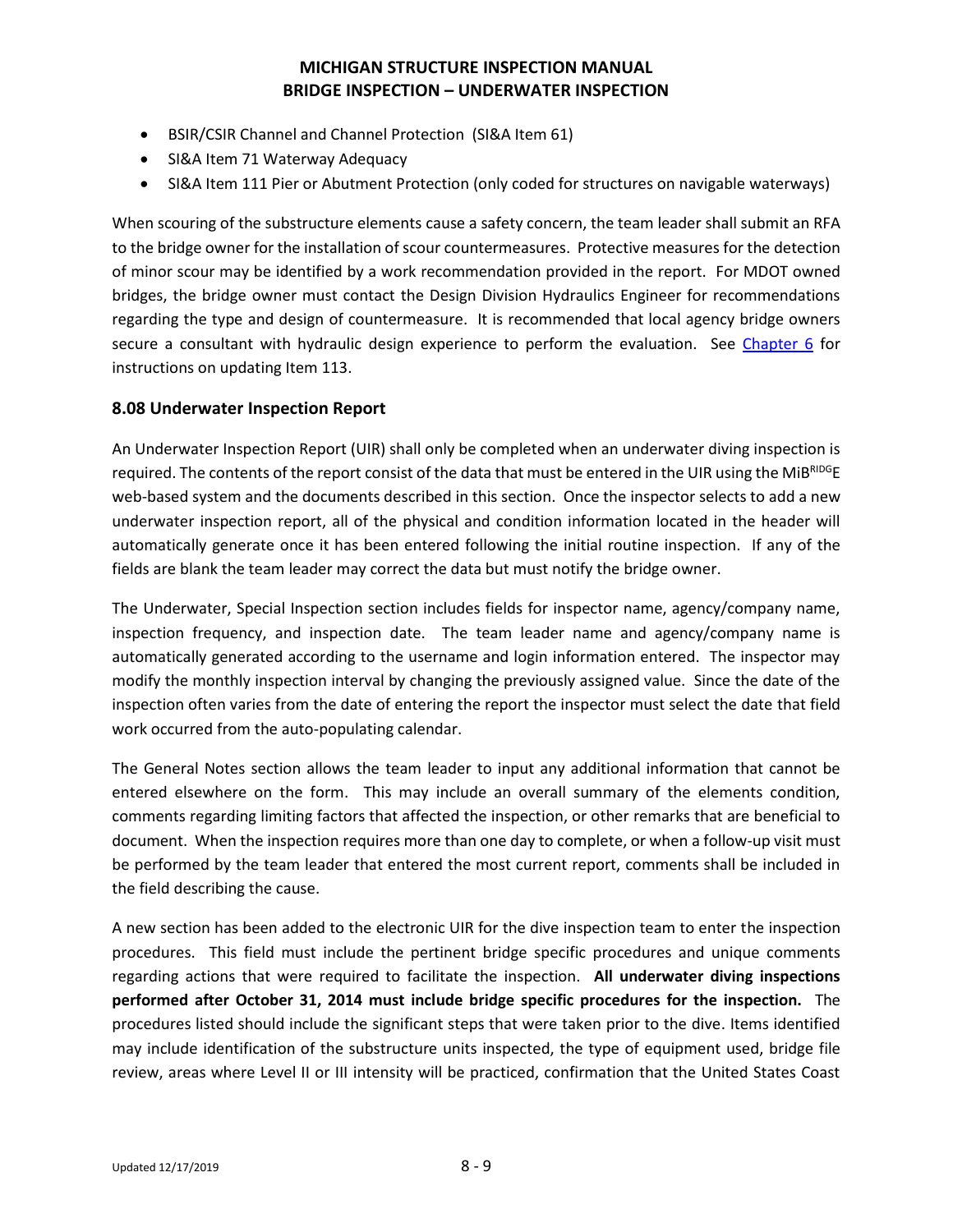Guard was contacted, sequence of inspection, and any other information that will beneficially affect future diving operations.

Navigation Protection Systems section allows the team to provide comments related to the type(s) of systems at the bridge. Selection boxes are included to identify the system(s) employed which include:

- Fender Timbers
- Berm
- Dolphins
- Other

Notes shall be included for impact damage or decay of the protective systems in the channel or attached to the substructure. Clearance measurements shall be provided for all structures located over navigable waterways and must be measured normal to flow between abutments or any existing protective systems. These measurements should be compared to the standard for navigation clearances provided on the United States Coast Guard Office of Bridge Programs web site. This field shall also note whether the navigational lighting is functional at the time of inspection.

When scour countermeasures exist the type and condition shall be selected in the Scour Protection section. For additional information concerning scour se[e Chapter 6.](http://www.michigan.gov/mdot/0,4616,7-151-9625_24768_24773-326737--,00.html) Common types that have been listed on the report include:

- Rip-Rap
- Grouted Rip-Rap
- Wire Enclosed Rip-Rap
- Grouted Bags
- Sheet Piling
- Articulated Blocks
- Old Bridge Abutment
- Other

Data concerning the weather encountered during the inspection and channel characteristics are provided in the Waterway and Weather Conditions section. Required fields that must be entered include current speed of the water velocity, turbidity during the dive, stream bed material, the maximum depth encountered, weather conditions on the day of the dive, air and water temperatures. The Marine Growth on Structure field also provides an opportunity to indicate whether algae, zebra mussels, or other aquatic organisms are covering the surface of the elements.

Dive team, equipment, access and safety concerns may be entered in the Inspection Staff and Equipment section. The engineer, underwater diving inspector, and tender names must be entered. The team leader entering the report must verity that a NBI certified diver was used. If the inspection requires a penetration dive to be performed it shall be indicated in the Safety Concerns field along with the name of the standby diver. Remarks concerning any other pertinent safety concerns discovered throughout the inspection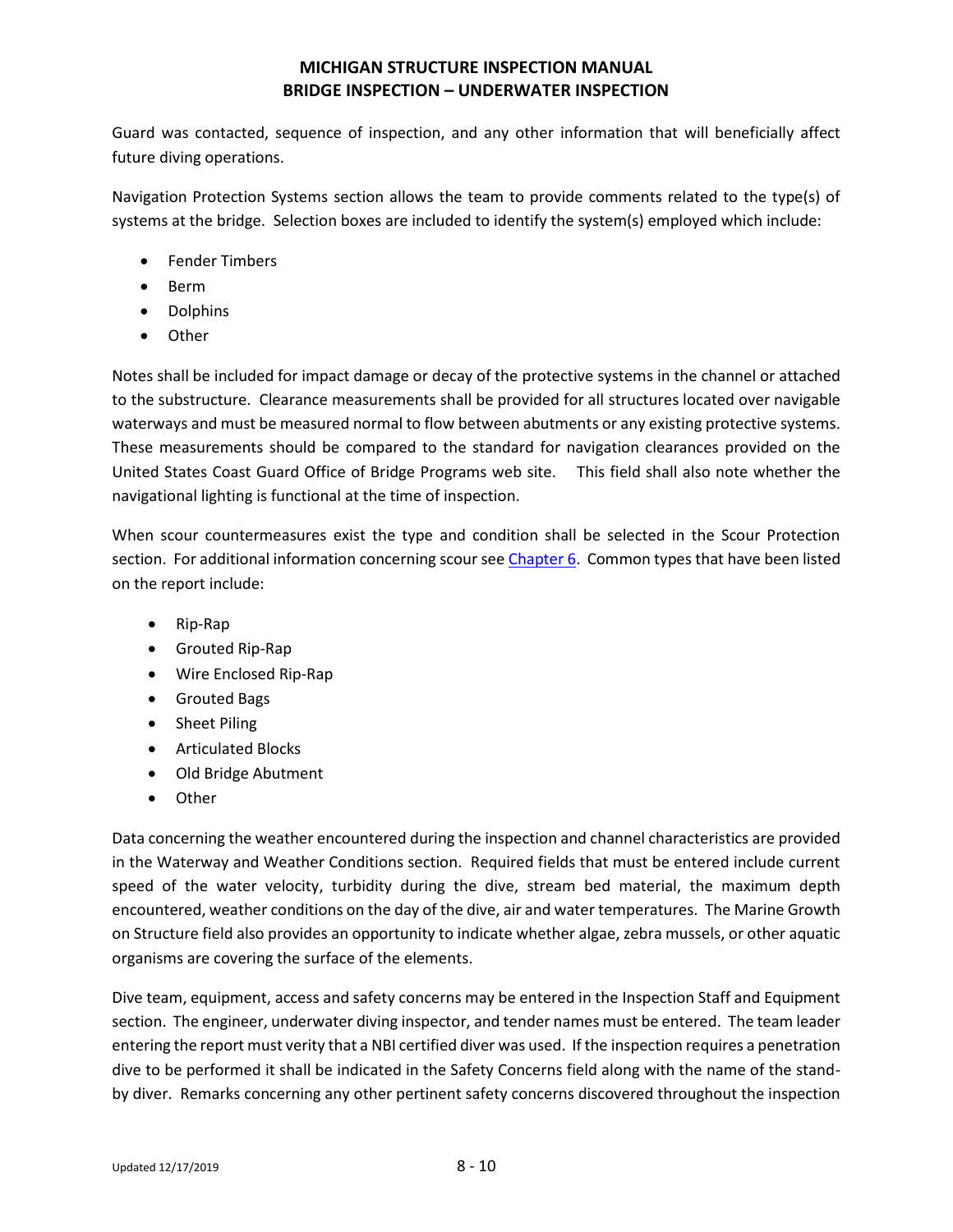must also be noted. Selection boxes have been created for the dive equipment used as well as the nearest boat launch site.

The Inspection Details section provides several fields where information regarding the physical characteristics and condition of the substructure components may be identified. Observations concerning the stream bed channel and slope shall be entered in the Waterway and Bank Observations field. Data entry fields are also delineated for substructure observations above and below the waterline. Each specific element should be clearly defined with comments provided noting defects and approximate locations regardless of their condition. Since debris in the waterway may lead to localized scour effects comments regarding the extent and impacts observed at the time of inspection must be entered. Suggestions must also be included in the Recommendations field concerning the installation of scour countermeasures or changes to NBI coding for the bridge owner or previous routine team leader to review. The inspector shall also indicate if video, photographs, site plan, and a stream bed profile have been completed.

The team leader must always provide recommendations when scour is identified or for any submerged structural components that are rated in Fair or less condition. MiBRIDGE has several preset options in the recommendations dropdown which includes an "other" recommendation type for activities that may be unique. The tasks must be assigned to a Low, Medium, or High priority and a description of the work shall be entered noting the location. A Scour Action Inspection report must be submitted in MiBRIDGE for scour critical structures following every underwater diving inspection.

The UIR must consist of all the data observed and recorded during the inspection and create a report for the bridge file. This must also include a copy of the completed underwater Diving Inspection Report (UIR) and Scour Action Inspection Report (if applicable) that was created using the MiBRIDGE web-based system with written information that identifies the following:

- Staff Qualifications
- Levels of Inspection
- Physical Characteristics
- Quantity of Components Subject
- Scour Countermeasures
- Proposed Maintenance or Rehabilitative Measures
- Deficiencies Observed
- Stream Cross-Section Report
- Substructure Drawings with Sketched Defects

The underwater diving inspector must also provide the bridge owner with recommendations for updating the following NBI ratings:

- Item 60 Substructure Elements
- Item 61 Channel and Channel Protection
- Item 71 Waterway Adequacy